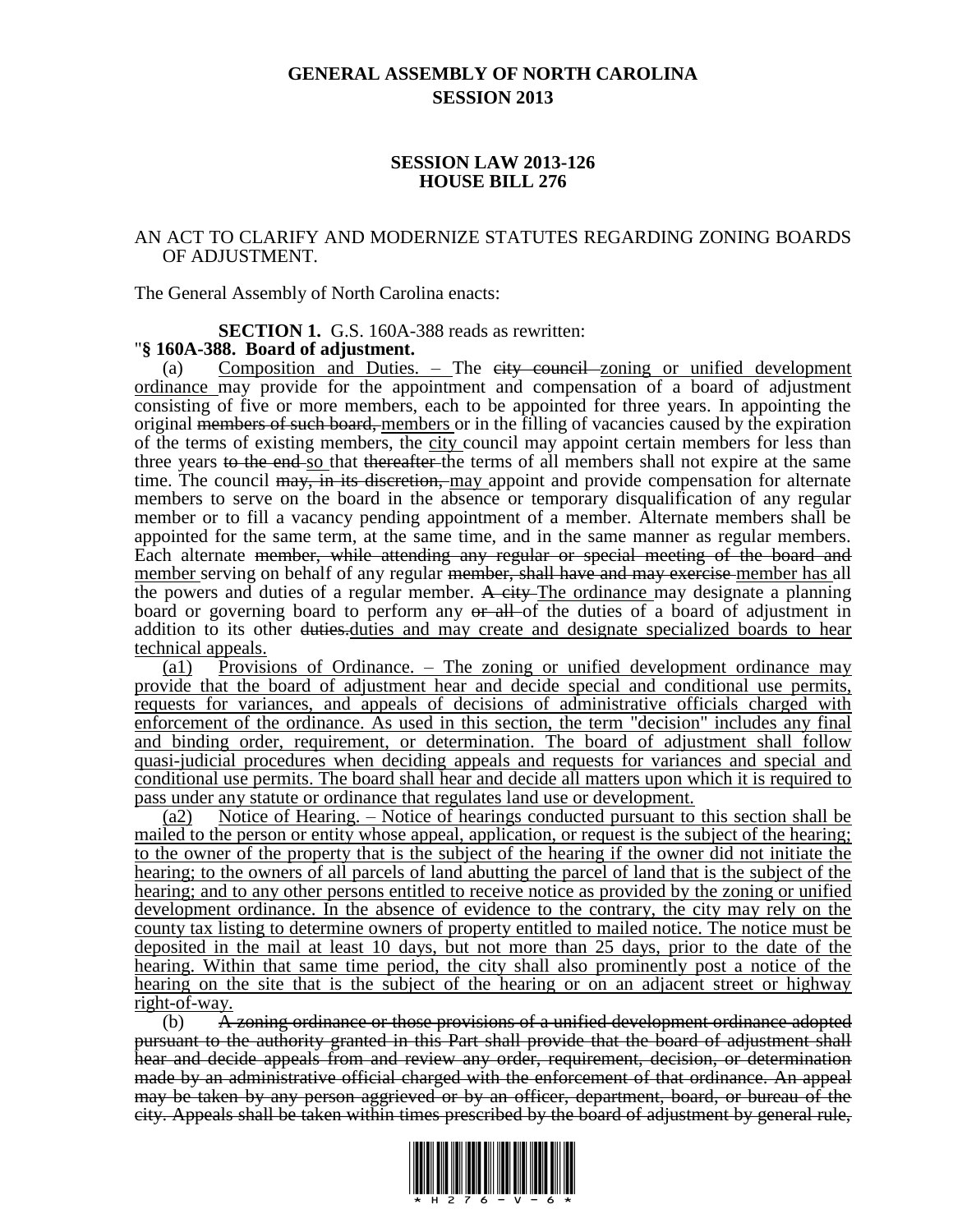by filing with the officer from whom the appeal is taken and with the board of adjustment a notice of appeal, specifying the grounds thereof. The officer from whom the appeal is taken shall forthwith transmit to the board all the papers constituting the record upon which the action appealed from was taken. An appeal stays all proceedings in furtherance of the action appealed from, unless the officer from whom the appeal is taken certifies to the board of adjustment, after notice of appeal has been filed with him, that because of facts stated in the certificate a stay would, in his opinion, cause imminent peril to life or property or that because the violation charged is transitory in nature a stay would seriously interfere with enforcement of the ordinance. In that case proceedings shall not be stayed except by a restraining order, which may be granted by the board of adjustment or by a court of record on application, on notice to the officer from whom the appeal is taken and on due cause shown. The board of adjustment shall fix a reasonable time for the hearing of the appeal, give due notice thereof to the parties, and decide it within a reasonable time. The board of adjustment may reverse or affirm, wholly or partly, or may modify the order, requirement, decision, or determination appealed from, and shall make any order, requirement, decision, or determination that in its opinion ought to be made in the premises. To this end the board shall have all the powers of the officer from whom the appeal is taken.

(b1) Appeals. – The board of adjustment shall hear and decide appeals decisions of administrative officials charged with enforcement of the zoning or unified development ordinance and may hear appeals arising out of any other ordinance that regulates land use or development, pursuant to all of the following:

- (1) Any person who has standing under G.S. 160A-393(d) or the city may appeal a decision to the board of adjustment. An appeal is taken by filing a notice of appeal with the city clerk. The notice of appeal shall state the grounds for the appeal.
- (2) The official who made the decision shall give written notice to the owner of the property that is the subject of the decision and to the party who sought the decision, if different from the owner. The written notice shall be delivered by personal delivery, electronic mail, or by first-class mail.
- (3) The owner or other party shall have 30 days from receipt of the written notice within which to file an appeal. Any other person with standing to appeal shall have 30 days from receipt from any source of actual or constructive notice of the decision within which to file an appeal.
- (4) It shall be conclusively presumed that all persons with standing to appeal have constructive notice of the decision from the date a sign containing the words "Zoning Decision" or "Subdivision Decision" in letters at least six inches high and identifying the means to contact an official for information about the decision is prominently posted on the property that is the subject of the decision, provided the sign remains on the property for at least 10 days. Posting of signs is not the only form of constructive notice. Any such posting shall be the responsibility of the landowner or applicant. Verification of the posting shall be provided to the official who made the decision. Absent an ordinance provision to the contrary, posting of signs shall not be required.
- (5) The official who made the decision shall transmit to the board all documents and exhibits constituting the record upon which the action appealed from is taken. The official shall also provide a copy of the record to the appellant and to the owner of the property that is the subject of the appeal if the appellant is not the owner.
- (6) An appeal of a notice of violation or other enforcement order stays enforcement of the action appealed from unless the official who made the decision certifies to the board of adjustment after notice of appeal has been filed that because of the facts stated in an affidavit, a stay would cause imminent peril to life or property or because the violation is transitory in nature, a stay would seriously interfere with enforcement of the ordinance. In that case, enforcement proceedings shall not be stayed except by a restraining order, which may be granted by a court. If enforcement proceedings are not stayed, the appellant may file with the official a request for an expedited hearing of the appeal, and the board of adjustment shall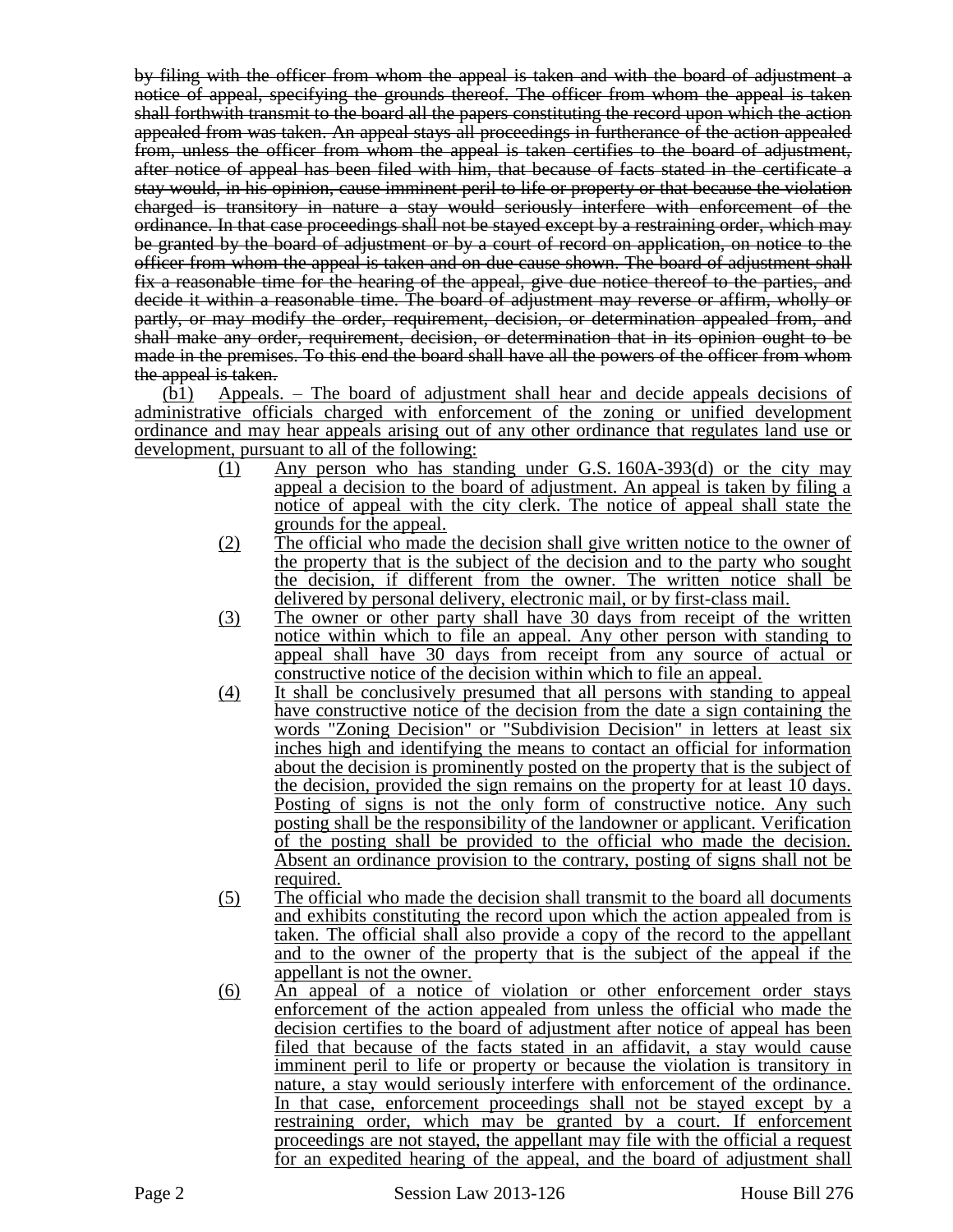meet to hear the appeal within 15 days after such a request is filed. Notwithstanding the foregoing, appeals of decisions granting a permit or otherwise affirming that a proposed use of property is consistent with the ordinance shall not stay the further review of an application for permits or permissions to use such property; in these situations the appellant may request and the board may grant a stay of a final decision of permit applications or building permits affected by the issue being appealed.

- (7) Subject to the provisions of subdivision (6) of this subsection, the board of adjustment shall hear and decide the appeal within a reasonable time.
- (8) The official who made the decision shall be present at the hearing as a witness. The appellant shall not be limited at the hearing to matters stated in the notice of appeal. If any party or the city would be unduly prejudiced by the presentation of matters not presented in the notice of appeal, the board shall continue the hearing. The board of adjustment may reverse or affirm, wholly or partly, or may modify the decision appealed from and shall make any order, requirement, decision, or determination that ought to be made. The board shall have all the powers of the official who made the decision.
- (9) When hearing an appeal pursuant to G.S. 160A-400.9(e) or any other appeal in the nature of certiorari, the hearing shall be based on the record below and the scope of review shall be as provided in G.S. 160A-393(k).
- (10) The parties to an appeal that has been made under this subsection may agree to mediation or other forms of alternative dispute resolution. The ordinance may set standards and procedures to facilitate and manage such voluntary alternative dispute resolution.

(c) Special and Conditional Use Permits. – The zoning ordinance may provide that the board of adjustment may permit special exceptions to the zoning regulations in specified classes of cases or situations as provided in subsection (d) of this section, not including variances in permitted uses, and that the board may use hear and decide special and conditional use permits, all to be permits in accordance with the principles, conditions, safeguards, standards and procedures specified in the ordinance. Reasonable and appropriate conditions may be imposed upon these permits. The ordinance may also authorize the board to interpret zoning maps and pass upon disputed questions of lot lines or district boundary lines and similar questions as they arise in the administration of the ordinance. The board shall hear and decide all matters referred to it or upon which it is required to pass under any zoning ordinance.

(d) Variances. – When practical difficulties or unnecessary hardships would result from carrying out the strict letter of a zoning ordinance, the board of adjustment shall have the power to vary or modify any of the regulations or provisions of the ordinance so that provisions of the ordinance upon a showing of all of the following:

- (1) Unnecessary hardship would result from the strict application of the ordinance. It shall not be necessary to demonstrate that, in the absence of the variance, no reasonable use can be made of the property.
- (2) The hardship results from conditions that are peculiar to the property, such as location, size, or topography. Hardships resulting from personal circumstances, as well as hardships resulting from conditions that are common to the neighborhood or the general public, may not be the basis for granting a variance.
- (3) The hardship did not result from actions taken by the applicant or the property owner. The act of purchasing property with knowledge that circumstances exist that may justify the granting of a variance shall not be regarded as a self-created hardship.
- (4) The requested variance is consistent with the spirit spirit, purpose, and intent of the ordinance shall be observed, ordinance, such that public safety and welfare secured, safety is secured, and substantial justice done. is achieved.

No change in permitted uses may be authorized by variance. Appropriate conditions, which must be reasonably related to the condition or circumstance that gives rise to the need for a variance, may be imposed on any approval issued by the board.Appropriate conditions may be imposed on any variance, provided that the conditions are reasonably related to the variance. Any other ordinance that regulates land use or development may provide for variances consistent with the provisions of this subsection.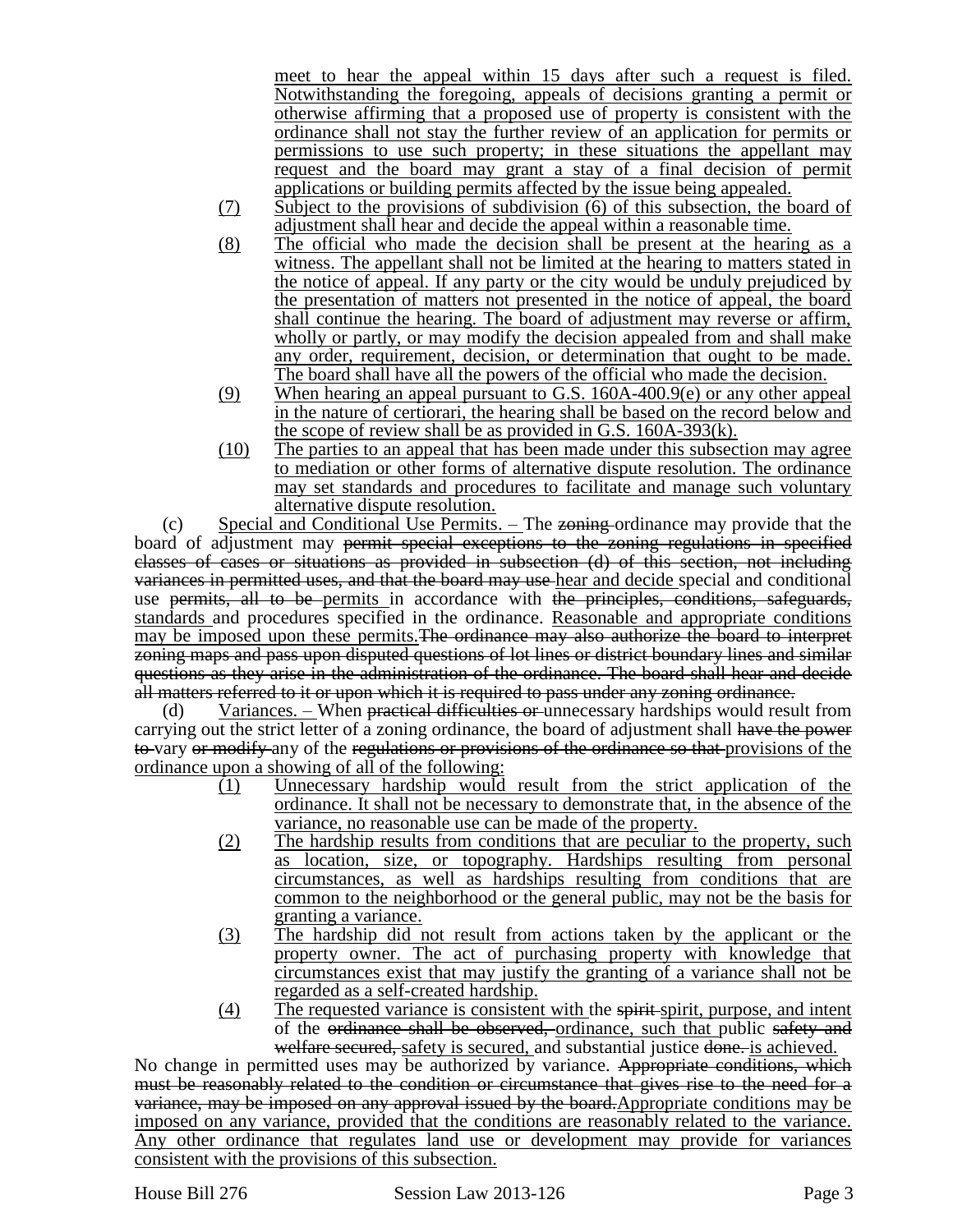- (e) Voting.
	- (1) The concurring vote of four-fifths of the members of the board shall be necessary to reverse any order, requirement, decision, or determination of any administrative official charged with the enforcement of an ordinance adopted pursuant to this Part, or to decide in favor of the applicant any matter upon which it is required to pass under any ordinance, or to grant a variance from the provisions of the ordinance. grant a variance. A majority of the members shall be required to decide any other quasi-judicial matter or to determine an appeal made in the nature of certiorari. For the purposes of this subsection, vacant positions on the board and members who are disqualified from voting on a quasi-judicial matter shall not be considered **"members of the board"** members of the board for calculation of the requisite supermajority majority if there are no qualified alternates available to take the place of such members.

(e1) A member of the board or any other body exercising quasi-judicial functions pursuant to this Article shall not participate in or vote on any quasi-judicial matter in a manner that would violate affected persons' constitutional rights to an impartial decision maker. Impermissible conflicts include, but are not limited to, a member having a fixed opinion prior to hearing the matter that is not susceptible to change, undisclosed ex parte communications, a close familial, business, or other associational relationship with an affected person, or a financial interest in the outcome of the matter. If an objection is raised to a member's participation and that member does not recuse himself or herself, the remaining members shall by majority vote rule on the objection.

- (e2) Quasi-Judicial Decisions and Judicial Review.
	- (1) The board shall determine contested facts and make its decision within a reasonable time. Every quasi-judicial decision shall be based upon competent, material, and substantial evidence in the record. Each quasi-judicial decision shall be reduced to writing and reflect the board's determination of contested facts and their application to the applicable standards. The written decision shall be signed by the chair or other duly authorized member of the board. A quasi-judicial decision is effective upon filing the written decision with the clerk to the board or such other office or official as the ordinance specifies. The decision of the board shall be delivered by personal delivery, electronic mail, or by first-class mail to the applicant, property owner, and to any person who has submitted a written request for a copy, prior to the date the decision becomes effective. The person required to provide notice shall certify that proper notice has been made.
	- (2) Every quasi-judicial decision  $\theta$  the board-shall be subject to review by the superior court by proceedings in the nature of existencial Any certiorari pursuant to G.S. 160A-393. A petition for review by the superior court shall be filed with the clerk of superior court within by the later of 30 days after the decision of the board is filed in such office as the ordinance specifies, is effective or after a written copy thereof is given in accordance with subdivision (1) of this subsection. When first-class mail is used to deliver notice, three days shall be added to the time to file the petition. delivered to every aggrieved party who has filed a written request for such copy with the secretary or chairman of the board at the time of its hearing of the case, whichever is later. The decision of the board may be delivered to the aggrieved party either by personal service or by registered mail or certified mail return receipt requested.

(f) Oaths. – The chairman chair of the board of adjustment or any member temporarily acting as chairman, chair and the clerk to the board areas authorized in his official capacity to administer oaths to witnesses in any matter coming before the board. Any person who, while under oath during a proceeding before the board of adjustment, willfully swears falsely is guilty of a Class 1 misdemeanor.

 $(g)$  Subpoenas. – The board of adjustment adjustment through the chair, or in the chair's absence anyone acting as chair, may subpoena witnesses and compel the production of evidence. To request issuance of a subpoena, persons with standing under G.S.  $160A-393(d)$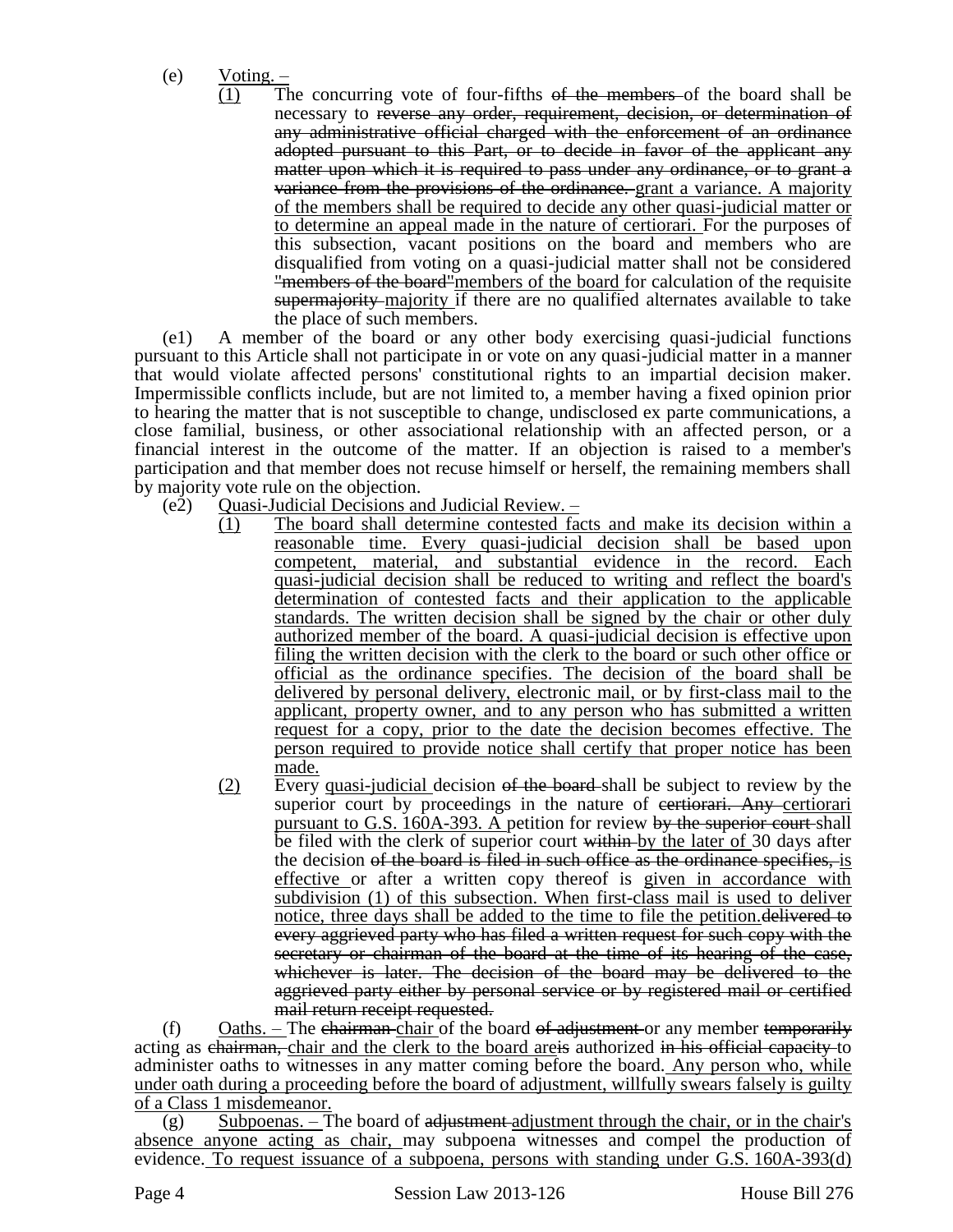may make a written request to the chair explaining why it is necessary for certain witnesses or evidence to be compelled. The chair shall issue requested subpoenas he or she determines to be relevant, reasonable in nature and scope, and not oppressive. The chair shall rule on any motion to quash or modify a subpoena. Decisions regarding subpoenas made by the chair may be appealed to the full board of adjustment. If a person fails or refuses to obey a subpoena issued pursuant to this subsection, the board of adjustment or the party seeking the subpoena may apply to the General Court of Justice for an order requiring that its order-subpoena be obeyed, and the court shall have jurisdiction to issue these orders after notice to all proper parties. No testimony of any witness before the board of adjustment pursuant to a subpoena issued in exercise of the power conferred by this subsection may be used against the witness in the trial of any civil or criminal action other than a prosecution for false swearing committed on the examination. Any person who, while under oath during a proceeding before the board of adjustment, willfully swears falsely, is guilty of a Class 1 misdemeanor."

**SECTION 2.(a)** G.S. 160A-388(e1) is recodified as G.S. 160A-388(e)(2).

**SECTION 2.(b)** G.S. 160A-388 $(e)(2)$ , as recodified by Section 2(a) of this act, reads as rewritten:

 $\Gamma(2)$  A member of the any board or any other body exercising quasi-judicial functions pursuant to this Article shall not participate in or vote on any quasi-judicial matter in a manner that would violate affected persons' constitutional rights to an impartial decision maker. Impermissible conflicts violations of due process include, but are not limited to, a member having a fixed opinion prior to hearing the matter that is not susceptible to change, undisclosed ex parte communications, a close familial, business, or other associational relationship with an affected person, or a financial interest in the outcome of the matter. If an objection is raised to a member's participation and that member does not recuse himself or herself, the remaining members shall by majority vote rule on the objection."

**SECTION 3.(a)** G.S. 153A-345 is repealed except that any local modification to that section in effect on September 30, 2013, shall be treated as a local modification to G.S. 160A-388 from October 1, 2013, through June 30, 2015.

**SECTION 3.(b)** Article 18 of Chapter 153A of the General Statutes is amended by adding a new section to read:

## "**§ 153A-345.1. Board of adjustment.**

(a) The provisions of G.S. 160A-388 are applicable to counties.

(b) For the purposes of this section, as used in G.S. 160A-388, the term "city council" is deemed to refer to the board of county commissioners, and the terms "city" or "municipality" are deemed to refer to the county.

(c) If a board of county commissioners does not zone the entire territorial jurisdiction of the county, each designated zoning area shall, if practicable, have at least one resident as a member of the board of adjustment; otherwise, the provisions of G.S. 153A-25 regarding qualifications for appointive office shall apply to board of adjustment appointments."

#### **SECTION 4.** G.S. 160A-381(c) reads as rewritten:

"(c) The regulations may also provide that the board of adjustment, the planning board, or the city council may issue special use permits or conditional use permits in the classes of cases or situations and in accordance with the principles, conditions, safeguards, and procedures specified therein and may impose reasonable and appropriate conditions and safeguards upon these permits. When deciding special use permits or conditional use permits, the city council or planning board shall follow quasi-judicial procedures. Notice of hearings on special or conditional use permit applications shall be as provided in G.S. 160A-388(a2). No vote greater than a majority vote shall be required for the city council or planning board to issue such permits. For the purposes of this section, vacant positions on the board and members who are disqualified from voting on a quasi-judicial matter shall not be considered "members of the board" for calculation of the requisite majority. Every such decision of the city council or planning board shall be subject to review of the superior court in the nature of certiorari in accordance with G.S. 160A-388.

Where appropriate, such conditions may include requirements that street and utility rights-of-way be dedicated to the public and that provision be made of recreational space and facilities."

**SECTION 5.** G.S. 153A-340(c1) reads as rewritten:

House Bill 276 Session Law 2013-126 Page 5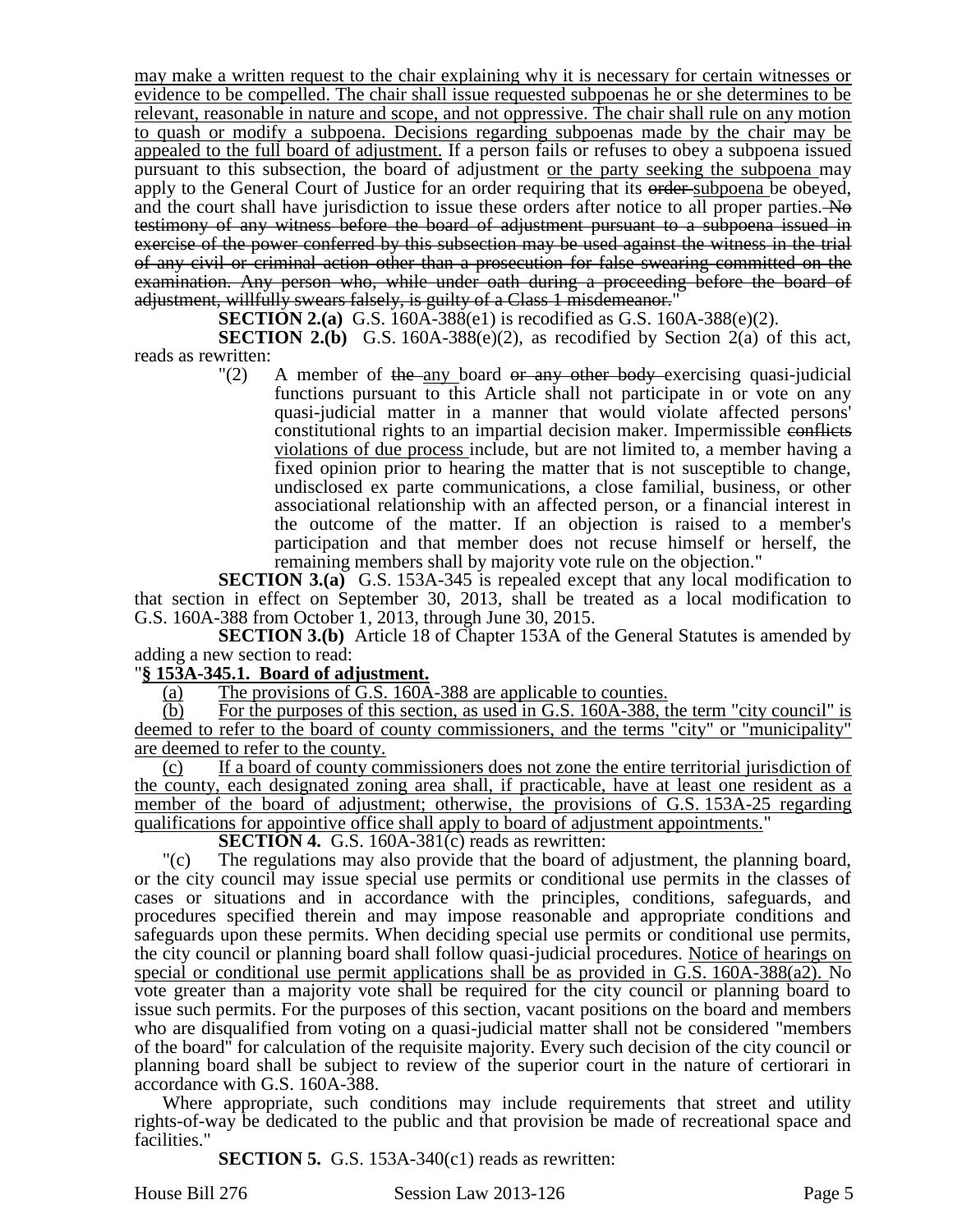"(c1) The regulations may also provide that the board of adjustment, the planning board, or the board of commissioners may issue special use permits or conditional use permits in the classes of cases or situations and in accordance with the principles, conditions, safeguards, and procedures specified therein and may impose reasonable and appropriate conditions and safeguards upon these permits. Where appropriate, the conditions may include requirements that street and utility rights-of-way be dedicated to the public and that recreational space be provided. When deciding special use permits or conditional use permits, the board of county commissioners or planning board shall follow quasi-judicial procedures. Notice of hearings on special or conditional use permit applications shall be as provided in G.S. 160A-388(a2). No vote greater than a majority vote shall be required for the board of county commissioners or planning board to issue such permits. For the purposes of this section, vacant positions on the board and members who are disqualified from voting on a quasi-judicial matter shall not be considered "members of the board" for calculation of the requisite majority. Every such decision of the board of county commissioners or planning board shall be subject to review of the superior court in the nature of certiorari consistent with G.S. 153A-345."

**SECTION 6.** G.S. 153A-44 reads as rewritten:

# "**§ 153A-44. Members excused from voting.**

The board may excuse a member from voting, but only upon questions involving the member's own financial interest or official conduct or on matters on which the member is prohibited from voting under G.S. 14-234, 153A-340(g), or  $153A-345(e1)$ . 160A-388(e)(2). For purposes of this section, the question of the compensation and allowances of members of the board does not involve a member's own financial interest or official conduct."

**SECTION 7.** G.S. 153A-336(a) reads as rewritten:

"(a) When a subdivision ordinance adopted under this Part provides that the decision whether to approve or deny a preliminary or final subdivision plat is to be made by a board of commissioners or a planning board, other than a planning board comprised solely of members of a county planning staff, and the ordinance authorizes the board of commissioners or planning board to make a quasi-judicial decision in deciding whether to approve the subdivision plat, then that quasi-judicial decision of the board of commissioners or planning board shall be subject to review by the superior court by proceedings in the nature of certiorari. The provisions of G.S. 153A-340(f), 153A-345(e2),160A-388(e2)(2), and 153A-349 shall apply to those appeals."

**SECTION 8.** G.S. 153A-340(c1) reads as rewritten:

"(c1) The regulations may also provide that the board of adjustment, the planning board, or the board of commissioners may issue special use permits or conditional use permits in the classes of cases or situations and in accordance with the principles, conditions, safeguards, and procedures specified therein and may impose reasonable and appropriate conditions and safeguards upon these permits. Where appropriate, the conditions may include requirements that street and utility rights-of-way be dedicated to the public and that recreational space be provided. When deciding special use permits or conditional use permits, the board of county commissioners or planning board shall follow quasi-judicial procedures. No vote greater than a majority vote shall be required for the board of county commissioners or planning board to issue such permits. For the purposes of this section, vacant positions on the board and members who are disqualified from voting on a quasi-judicial matter shall not be considered "members of the board" for calculation of the requisite majority. Every such decision of the board of county commissioners or planning board shall be subject to review of the superior court in the nature of certiorari consistent with G.S. 153A-345. G.S. 160A-388."

**SECTION 9.** G.S. 153A-349(c) is repealed.

**SECTION 10.** G.S. 153A-349.8(c) reads as rewritten:

"(c) If the developer fails to cure the material breach within the time given, then the local government unilaterally may terminate or modify the development agreement; provided, the notice of termination or modification may be appealed to the board of adjustment in the manner provided by G.S. 153A-345(b). G.S. 160A-388(b1)."

**SECTION 11.** G.S. 160A-75 reads as rewritten:

### "**§ 160A-75. Voting.**

No member shall be excused from voting except upon matters involving the consideration of the member's own financial interest or official conduct or on matters on which the member is prohibited from voting under G.S. 14-234, 160A-381(d), or 160A-388(e1).160A-388(e)(2). In all other cases, a failure to vote by a member who is physically present in the council chamber,